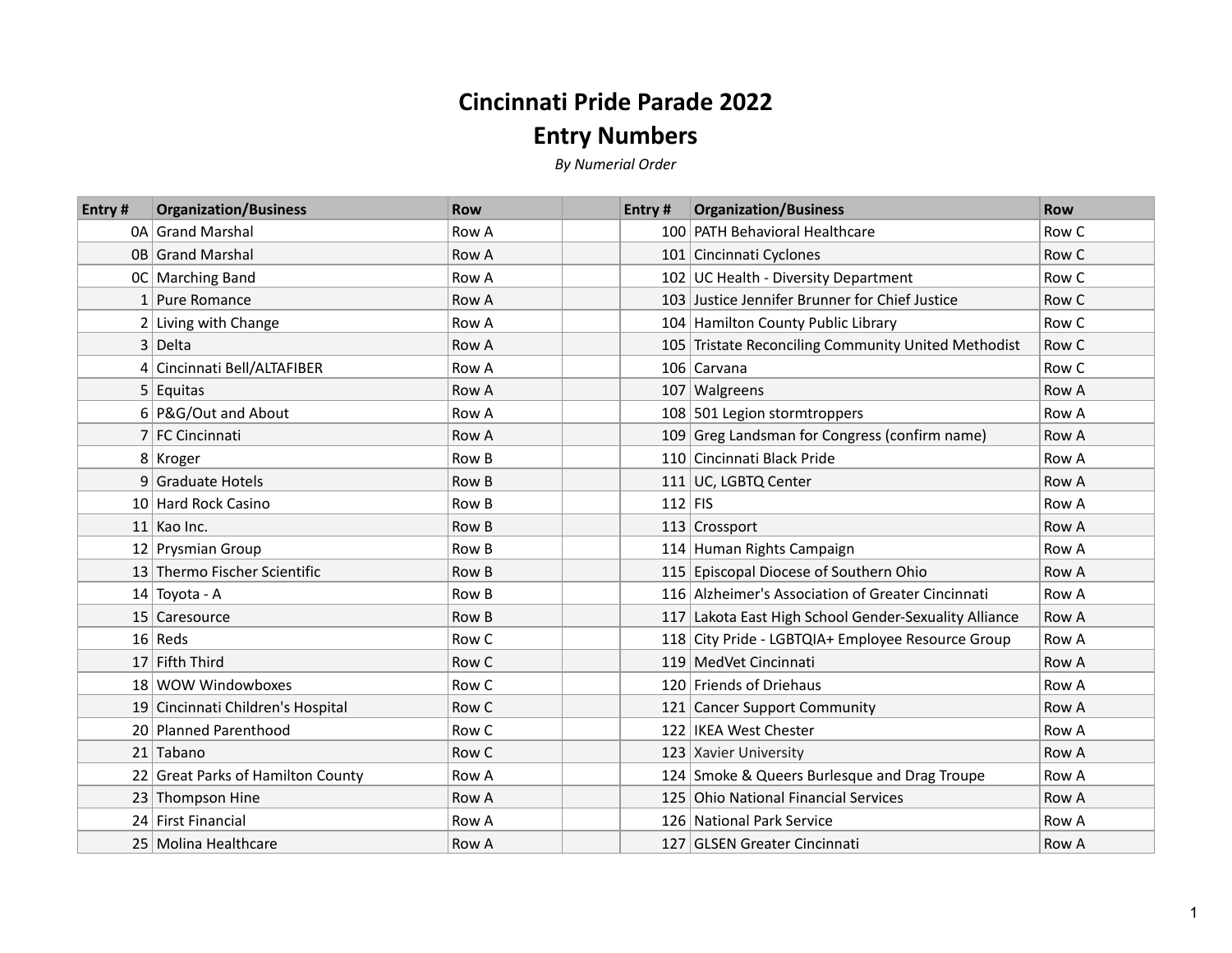| 26 US Bank                                     | Row A |  | 128 Proud Scholars                                              | <b>Row A</b> |
|------------------------------------------------|-------|--|-----------------------------------------------------------------|--------------|
| 27 Cincy Visitor's Bureau                      | Row A |  | 129 Friends to Elect Jessica Miranda                            | Row A        |
| 28 Frost Brown Todd                            | Row A |  | 130 National Youth Advocate Program (NYAP)                      | Row A        |
| 29 Caracole, Inc                               | Row A |  | 131 Catholics Embracing ALL God's Children                      | Row A        |
| 30 The Birdcage/Ignite                         | Row A |  | $132$ Hive 13                                                   | Row A        |
| 31   Ameritas                                  | Row A |  | 133 Community of Reason                                         | Row A        |
| 32 Pedal Wagon                                 | Row A |  | 134 Northern Kentucky Uni SAFE - Staff and Faculty for Ed Row A |              |
| 33 Greater Cincinnati Water Works              | Row A |  | 135 Natalie Buonavita                                           | Row A        |
| 34 Bishops Cuts/Color                          | Row A |  | 136 LifeStance Health                                           | Row A        |
| 33 Cincinnati Rollergirls/Bishops Cuts & Color | Row A |  | 137 Recovery in Motion                                          | Row A        |
| 35 Transform Cincy                             | Row A |  | 138 St. Anne Episcopal Church - West Chester Ohio               | Row A        |
| 36 The Christ Hospital Health Network          | Row A |  | $139$ Lowe's                                                    | Row A        |
| 37 Target                                      | Row A |  | 140 The Gorilla Glue Company                                    | Row B        |
| 38 RDI Corporation                             | Row A |  | 141 UFCW Local 75                                               | Row B        |
| 39   Cincinnati Zoo                            | Row A |  | 142 Mariemont High School                                       | Row B        |
| 40 Clifton United Methodist Church             | Row A |  | 143 Commonwealth Artists Student Theatre (CAST)                 | Row B        |
| 41 Mt. Auburn Presbyterian Church              | Row A |  | 144 The Atlas Tattoo Company                                    | Row B        |
| 42 The Denton Affair                           | Row A |  | 145 Waybridge Counseling Services                               | Row B        |
| 43 Luterans of Greater Cincinnati              | Row A |  | 146 Project Yoga                                                | Row B        |
| 44 School of Rock Cincinnati                   | Row B |  | 147 Benchmark Digitial LLC                                      | Row B        |
| 45 Rhinegeist Brewery                          | Row B |  | 148 LifeCenter Organ Donor Network                              | Row B        |
| 46 E19 Lounge Bar and Discotheque              | Row B |  | 149 Coldwell Banker Realty                                      | Row B        |
| 47   Cincinnati Leather                        | Row B |  | 150 Girl Scouts of Western Ohio                                 | Row B        |
| 48 CinCity Shakers                             | Row B |  | 151 Fidelity Investments                                        | Row C        |
| 49 Sunrise Treatment Center                    | Row B |  | 152 ProKids                                                     | Row C        |
| 50 PNC Bank                                    | Row B |  | 153 Beech Acres Parenting Center                                | Row C        |
| 51 Anaya Belly Dance                           | Row B |  | 154 Jewish Community of Cincinnati                              | Row C        |
| 52 TriState Prime Timers                       | Row B |  | 155 Foreverland Farm                                            | Row C        |
| 53 Cincinnati Opera                            | Row B |  | 156 Hotel California By The Sea - Cincinnati                    | Row C        |
| 54 Lighthouse Youth & Family Services          | Row B |  | 157 Listermann Brewing Company                                  | Row C        |
| 55   Metro                                     | Row B |  | $158$ Mars Inc.                                                 | Row C        |
| 56 The Cellar Bar-Restaurant-Venue             | Row B |  | 159 Signature Hardware                                          | Row C        |
| 57 Huntington                                  | Row B |  | 160 Vero RN, LLC                                                | Row C        |
| 58   Main Event Cincinnati                     | Row B |  | 161 Dinsmore                                                    | Row C        |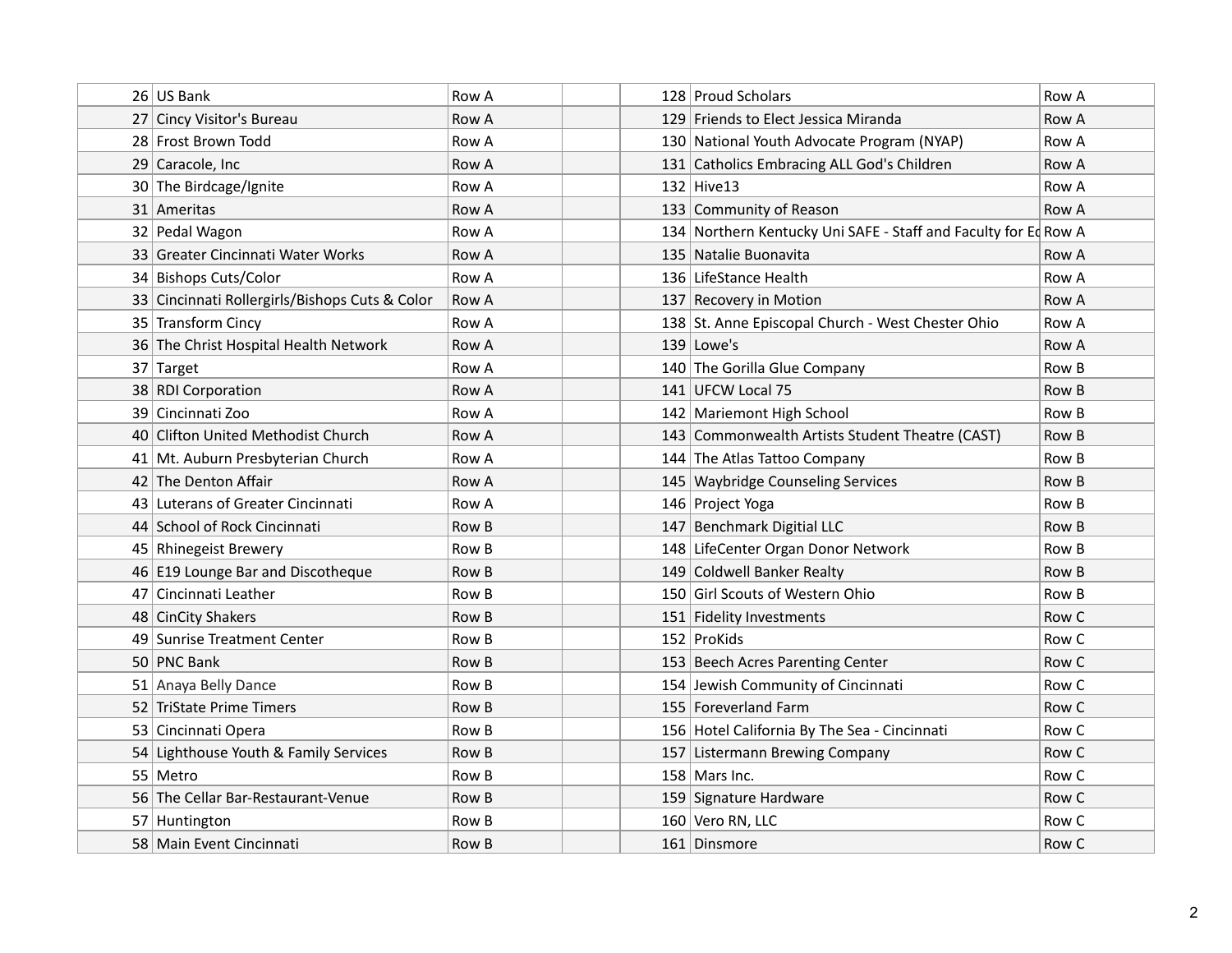| 59 Red Dog Pet Resort & Spa                             | Row B | 162 Best Point Education & Behavioral Health        | Row C |
|---------------------------------------------------------|-------|-----------------------------------------------------|-------|
| 60 Duke Energy                                          | Row B | 163 Hamilton County Democratic Party Judicial Slate | Row C |
| 61 Friends of Reggie Harris                             | Row B | 164 Barefoot                                        | Row C |
| 62 Red Hot Dancing Queens                               | Row B | 165 The Summit Hotel                                | Row C |
| 63 The Karen Wellington Foundation                      | Row B | 166 Standard Textile                                | Row C |
| 64 Florence Christian Church                            | Row B | $167$ L3Harris                                      | Row C |
| 65 Pride Youth Development Foundation                   | Row B | 168 Strategies to End Homelessness, Inc.            | Row C |
| 66 Love Must Win                                        | Row B | 169 Medical Solutions                               | Row C |
| 67 Lee Side Wellness                                    | Row B | 170 Knox Presbyterian Church                        | Row C |
| 68 Cincinnati Men's Chorus                              | Row B | 171 Women Helping Women                             | Row C |
| 69 American Red Cross                                   | Row B | 172 Holstons Bakery                                 | Row C |
| 70 Home Base Tavern                                     | Row B | 173 Keller Williams Realty Seven Hills              | Row C |
| 71 Chasity Marie                                        | Row B | 174 Cincinnati Public Schools                       | Row C |
| 72 Old Street Saloon                                    | Row B | 175 CVG Node Glamazon Chapter                       | Row C |
| 73 Dance Flash Fusion                                   | Row B | 176 Hearing Speech & Deaf Center                    | Row C |
| 74 Good Judy's                                          | Row B | 177 Hamilton County Public Defender                 | Row C |
| 75 Village of Golf Manor Pride                          | Row C | 178 Pivot Realty group                              | Row C |
| 76 M.T.A.P. Clothing                                    | Row C | 179 Bank of America                                 | Row C |
| 77 Black Ice Arts Academy                               | Row C | 180 Cincinnati Symphony Orchestra                   | Row D |
| 78 T-Mobile                                             | Row C | 181 Amazon KCVG                                     | Row D |
| 79 New Thought Unity Center                             | Row C | 182 Hamilton County Democratic Party                | Row D |
| 80   iHeartMedia                                        | Row C | 183 The American Foundation of Suicide Prevention   | Row D |
| 81   ISQCCBE                                            | Row C | 184 Enterprise Rent A Car                           | Row D |
| 82 Care With Pride / Johnson & Johnson                  | Row C | 185   Immanuel United Church of Christ              | Row D |
| 83 Unitarian Universalist Cincinnati All City OWI Row C |       | 186 Phillips Edison & Company                       | Row D |
| 84 Belterra Park Cincinnati                             | Row C | 187 Empower, Learn, Create LLC                      | Row D |
| 85 Vorys, Sater, Seymour and Pease LLP                  | Row C | 188 Cincinnati Better Business Bureau               | Row D |
| 86 totes ISOTONER                                       | Row C | 189 Alto Healthcare Staffing                        | Row D |
| 87 Meals on Wheels of Southwest Ohio/NKY                | Row C | 190 American Modern Insurance Group                 | Row D |
| 88 GE Aviation                                          | Row C | 191 ProLink Staffing                                | Row D |
| 89 The Crazy Fox Saloon                                 | Row C |                                                     |       |
| 90 HotMess Sports                                       | Row C |                                                     |       |
| 91 DHL Express                                          | Row C |                                                     |       |
| 92 Goodin For Clerk                                     | Row C |                                                     |       |